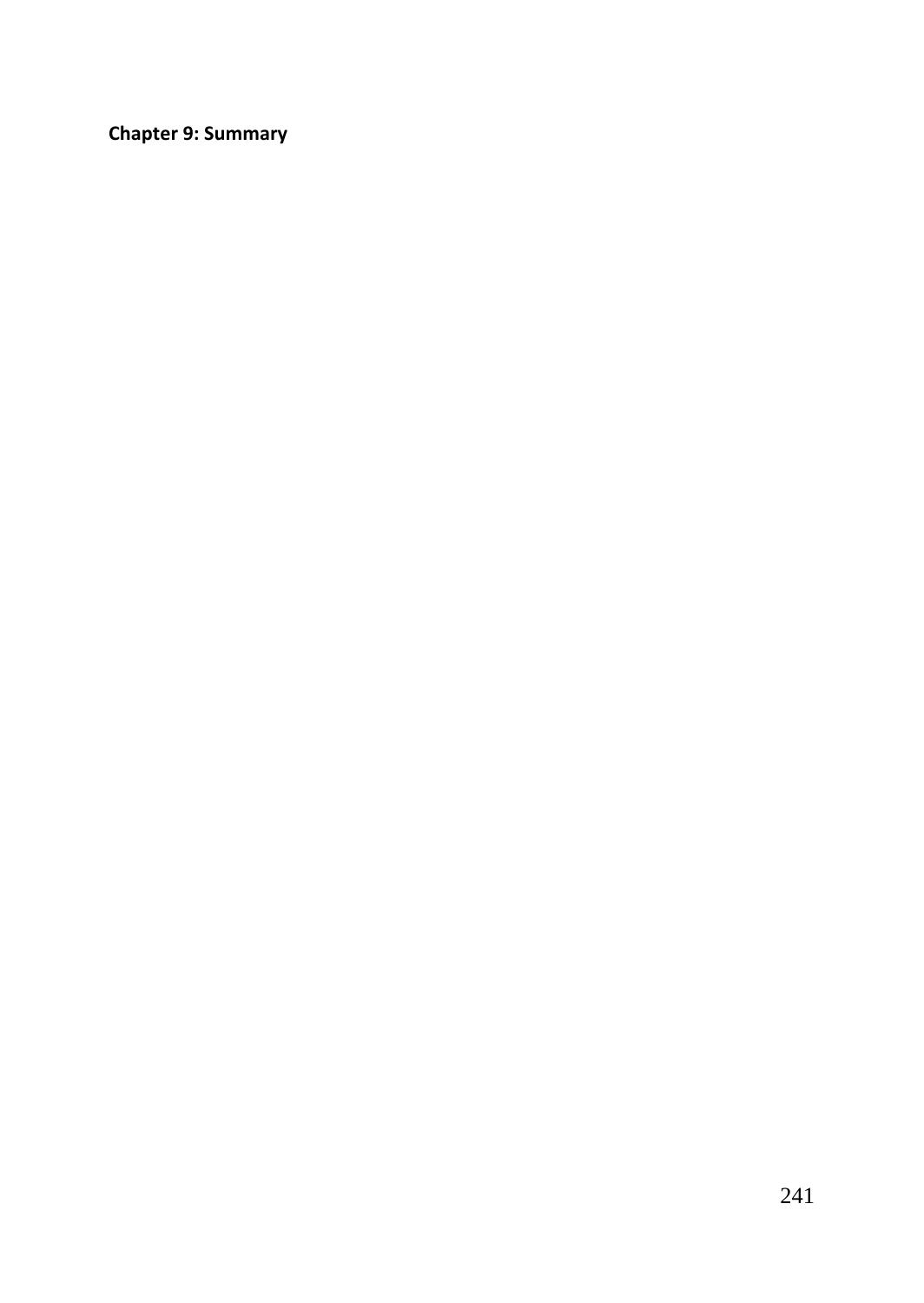This thesis focused on the genetics of psychopathology across the lifespan. Genetic contributions to measures of psychopathology were estimated based on twin and family models, and on measured genotypes (i.e., single nucleotide polymorphisms). **Chapter 1** broadly outlined the methods used in behavior genetics, and genetic epidemiology as applied in this thesis, and discussed how measured genetic variants and environmental exposures can be incorporated into genetic studies.

In **chapter 2,** the results were presented of a cohort sequential study of the genetic and environmental influences on Symptoms of Anxiety and Depression (SxAnxDep) between age 3 and 63. Symptoms of anxiety and depression were measured in twins participating in research of the Netherlands twin register (NTR).<sup>1-3</sup> Young twins were rated by their mother at age 3, 7, 10, and 12. Selfreport data for these twins was available at age 14, 16 and 18 years, and for adolescent and adult twins of 14 years and older, who participated in up to 8 waves of data collection in the Adult Netherlands Twin Register. SxAnxDep were assessed using an age appropriate version of the Anxious-Depression subscale of the Child Behavior Check List (CBCL; ages 3 through 12) and the Youth or Adult self report (YSR and ASR) inventories (ages 14 through 63). $^4$  The availability of twin data allowed us to estimate the proportion of variance in SxAnxDep that was explained by genetic and the environment at different ages. The availability of repeated measures (up to a maximum of 8 repeated measures on some participants) allowed us to estimate to what extent the genetic and environmental factors at one age played a role at a later age (transmission), and to what extent novel genetic and environmental factors (innovation) were important. Specifically, after organizing the data into 2 year age bins, we fitted a genetic simplex model to obtain this information concerning stability and innovation.

Results showed a decrease in the heritability of SxAnxDep between childhood and adulthood. The heritability was around .60 in childhood, and decreased to around .40 in adolescents and adults. This decrease was caused by an increase in environmental variance that outpaces a simultaneous increase in genetic variance between the ages of 3 and 18. After age 18 the genetic variance in SxAnxDep remained very stable, genetic influences are highly correlated between ages (around .90), and new genetic variance (innovation) is absent after age 18, except for time point specific sources of genetic variance. The environmental variance in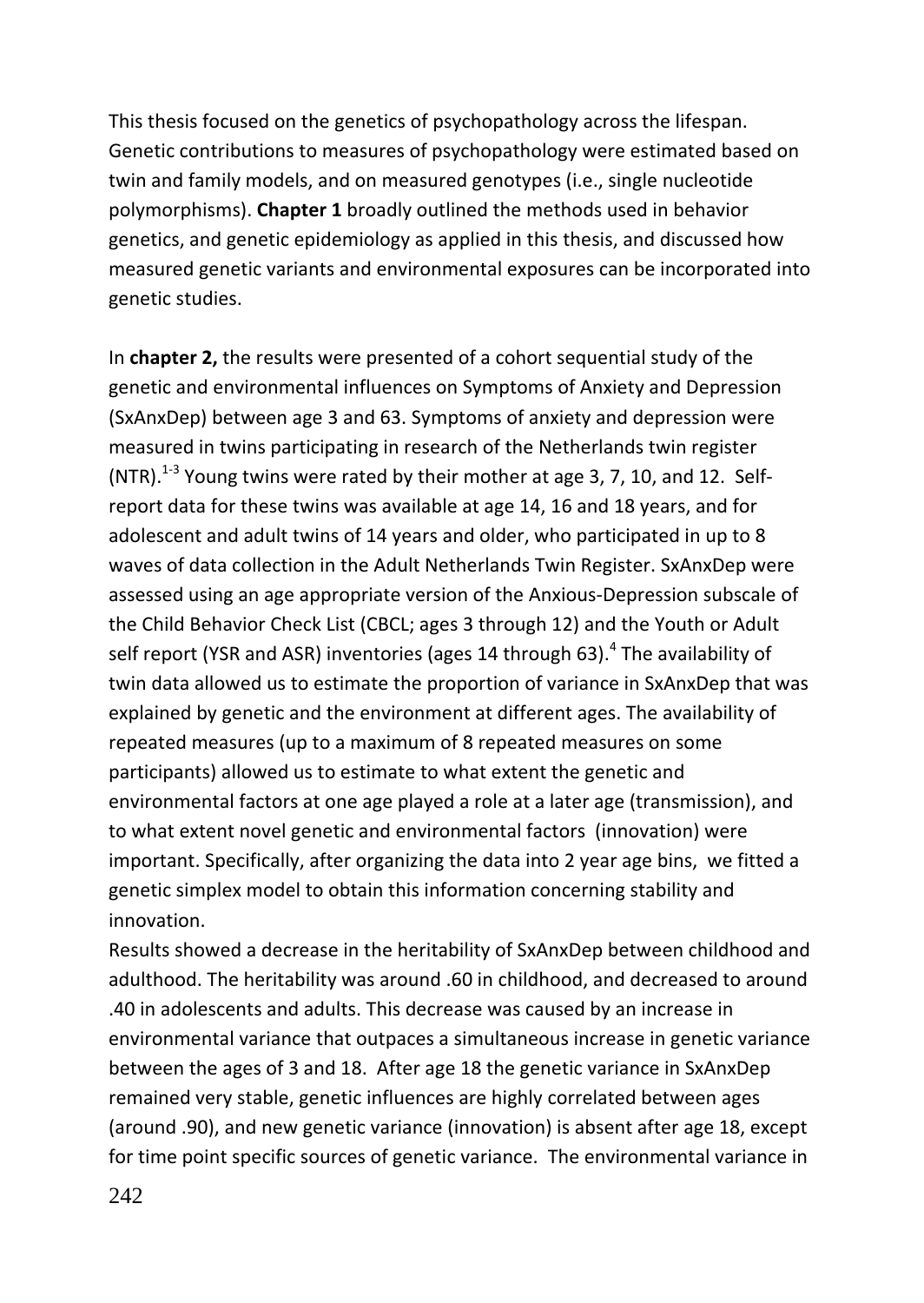SxAnxDep was also transmitted from age to age in adulthood. However at each age in adulthood, environmental innovation was present, as new environmental sources of variance (environmental innovation) were present. With increasing age, the transmission of environmental effects rose, as the new environmental influences on SxAnxDep reduced somewhat. This process resulted in increasing environmental correlations between subsequent SxAnxDep scores with increasing age.

**Chapter 3** focused on internalizing and externalizing psychopathology. Internalizing psychopathology included measures of depressive and anxiety disorders, and externalizing psychopathology included measures of attention deficit hyperactivity disorder (ADHD), oppositional defiant disorder (ODD) and conduct disorder (CD). The aim of the analyses was to describe the transition between childhood and adolescence and the co-morbidity of internalizing and externalizing psychopathology over development.

Data from the Avon Longitudinal study of parents and children (ALSPAC) were analyzed in Bristol (UK). Psychopathology was measured at age 7, 10, 13, and 15 using the DAWBA diagnostic interview.<sup>5</sup> The DAWBA provide both a diagnosis and an ordered categorical score, with higher scores indicating higher risk to fulfill the criteria for the disorders. The ordered categorical scores, denoted DAWBA bands, are statistically more informative than the binary diagnosis.<sup>5</sup>

Growth mixture models were fitted to identify categorically distinct trajectories for both internalizing and externalizing psychopathologies. For both internalizing and externalizing disorders, we expected an increasing trajectory, a decreasing trajectory, a stable high category and a large and stable low category. Finally, a single model was fitted modeling the co-occurrence between trajectories of internalizing and externalizing psychopathology.

The results of the analyses revealed that internalizing psychopathology was best captured by a model with 5 distinct trajectories. In addition to two trajectories with a consistently low and very low risk for internalizing psychopathology, the other 3 trajectories were a decreasing risk for internalizing psychopathology, an increasing risk of internalizing psychopathology, and an adolescent onset risk of internalizing psychopathology. Externalizing psychopathology was also characterized by 5 distinct trajectories. Four were similar to internalizing psychopathology. However, instead of an adolescent onset risk trajectory, a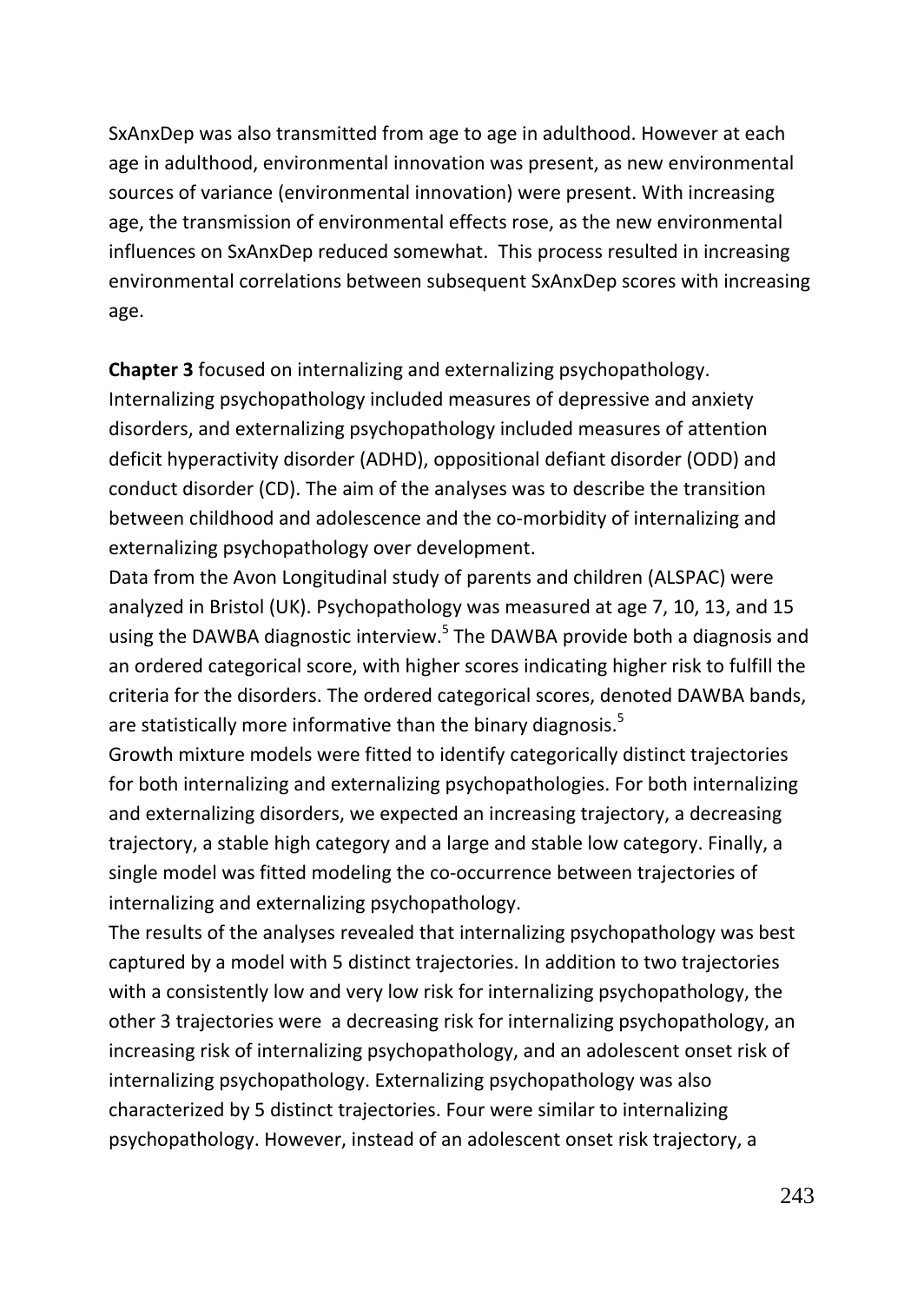trajectory of stable high risk of externalizing disorders through childhood and adolescence was identified.

Combined analysis of internalizing and externalizing categories revealed that increasing internalizing and increasing externalizing trajectories co-occur, as did decreasing internalizing and externalizing trajectories. However, the adolescent onset internalizing trajectory was independent of high externalizing trajectories, and the persistent high externalizing trajectory was mainly associated with the decreasing internalizing trajectories. Sex and early life environmental risk factors predicted externalizing and, to a lesser extent, internalizing trajectories. The analysis reveals the need to screen for co-morbidity in the case of either early onset externalizing or internalizing problems. The only exception seems to be adolescent onset internalizing problems, which are not related to a high risk for externalizing problems.

Thus, Chapters 2 and 3 reveal both genetic and phenotypic continuity between childhood psychiatric problems and adolescent and adult psychiatric outcomes.

**Chapter 4** reports on a genome-wide association study (GWAS) on preschool internalizing problems. Results from 3 cohorts, including NTR, were metaanalyzed, and the variance explained by all measured genetic variants (SNPs) was estimated. Three cohorts participated: the NTR, The Western Australian Pregnancy Cohort Study (Raine), and the generation R from Rotterdam. Internalizing scores in 2-3 year olds, based on the Child Behavior Check List<sup>6</sup>, were harmonized. Genotypes were imputed against HAPMAP 2.<sup>7</sup> After post imputation quality control, 2.4 million SNPs were available for analysis. A total of 2037 children had genotype and internalizing scores available in generation R; 1475 children from 1031 families in the NTR; and 1084 children in the Raine cohort. In each cohort, the association between Internalizing and genotypes was tested, with the inclusion of principle components to correct for population stratification and sex. This was followed by meta-analysis of 4566 children. The variance explained by all SNPs for internalizing behavior was estimated using 2 methods, Genomic Relationship Matrix Restricted Maximum Likelihood (GREML) as implemented in Genomic Complex Trait Analysis (GCTA) and density estimation  $(DE)^{8,9}$ 

The SNPs were found to explain between 13 and 43% of the total variance in internalizing problems. As the heritability in twin studies was estimated at 59%, this implies that the genetic variants analyzed in this study captured between 22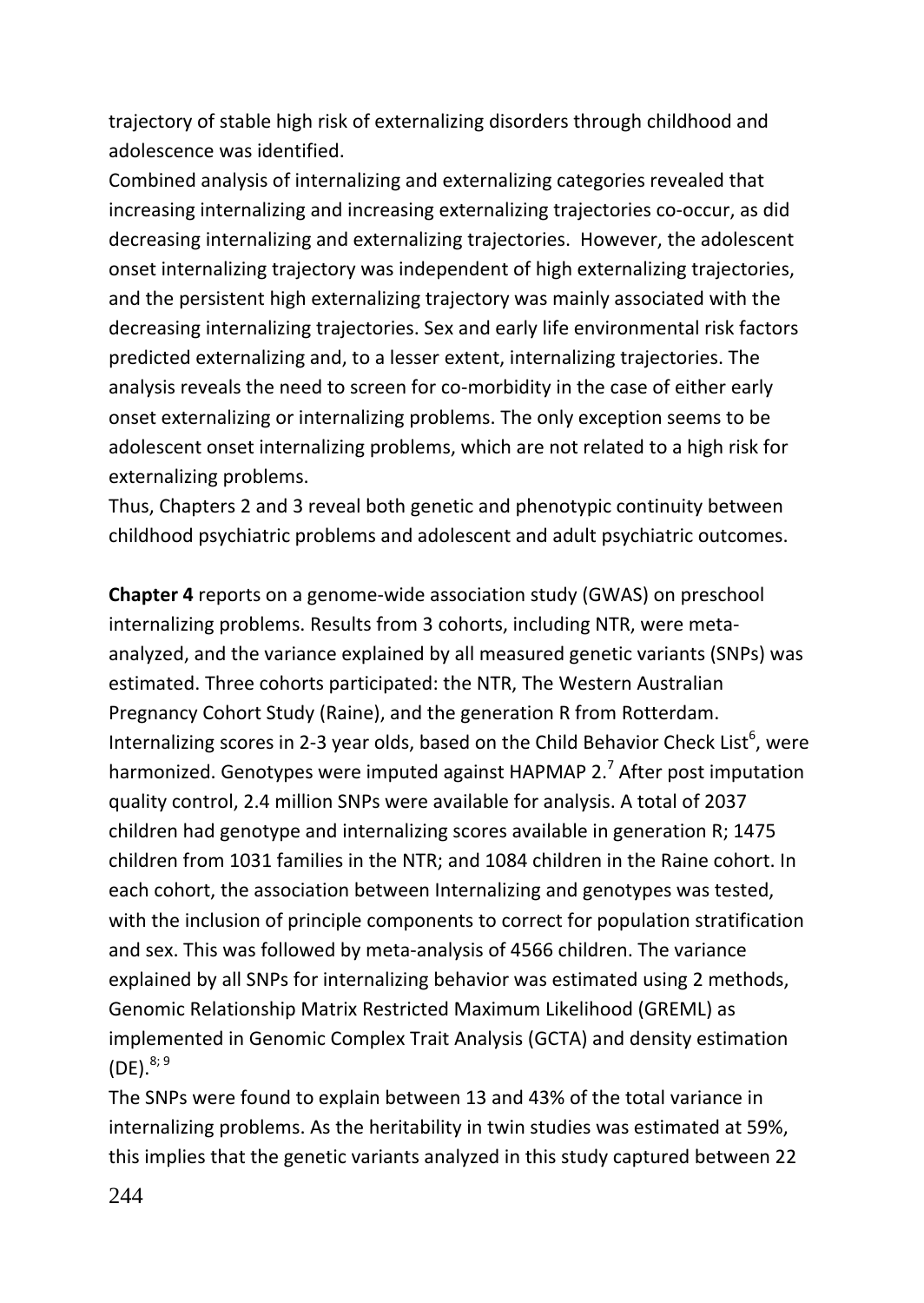and 72% of the genetic variance. The meta-analysis revealed no SNPs associated with Internalizing problems at a genome-wide significant p-value  $< 1x10^{-8}$ . In two regions, there were SNPs, which reached a p-value below  $1x10^{-5}$  in the metaanalysis. One SNP was located in an intergenic region on chromosome 9. The other region was on chromosome 20, and included SNPs of the PCSK2 gene. PCSK2 is an important protein in the processing of pro-insulin to insulin, and PCSK2 variants are correlated with insulin resistance,  $10;11$  myocardial infarction<sup>12</sup> and age at menarche<sup>13</sup>. The link between depression and cardiovascular disease has long been recognized. Post hoc analysis of SNPs that were previously associated with adult internalizing psychopathology, psychopathology that usually presents in childhood (ADHD, conduct disorder), or psychotic disorders, and of SNPs in candidate genes<sup>14</sup> did not show a significant association of any of these SNPs with internalizing problems in preschool children. Collectively, the SNPs previously associated with adult internalizing disorders did not show lower pvalues than expected by chance. However, the SNPs previously associated with adult internalizing disorder, adult or childhood psychiatric disorders usually diagnosed in childhood or psychotic disorders did collectively show lower p-values than expected by chance in the GWAS of preschool internalizing problems. Adding SNPs associated with treatment response diminished this signal, while subsequently adding SNPs in candidate genes slightly strengthened the signal. The analyses performed in chapter 4 show that childhood preschool internalizing problems are heritable, and that a substantial part of this heritability can be explained by common genetic variation. The results further show that childhood internalizing problems are a complex trait, and no single genetic variant explains a substantial part of the phenotypic variation. The significant signal of SNPs previously associated with adult and other psychiatric disorders was suggestive of common genetic causes.

**Chapter 5** looked at polygenic score prediction of childhood psychopathology. The most recent schizophrenia GWAS meta-analysis included 36,989 cases and 113,075 controls and revealed 108 loci significantly associated with schizophrenia.  $15$  This study provided the starting point to test for associations between genetic risk for schizophrenia and childhood psychopathology directly at the molecular genetics level. Polygenic risk scores were calculated based on the schizophrenia GWAS to predict childhood psychopathology scores at ages 7, 10, 12, and 15 years. The analysis was performed in samples from the Netherlands Twin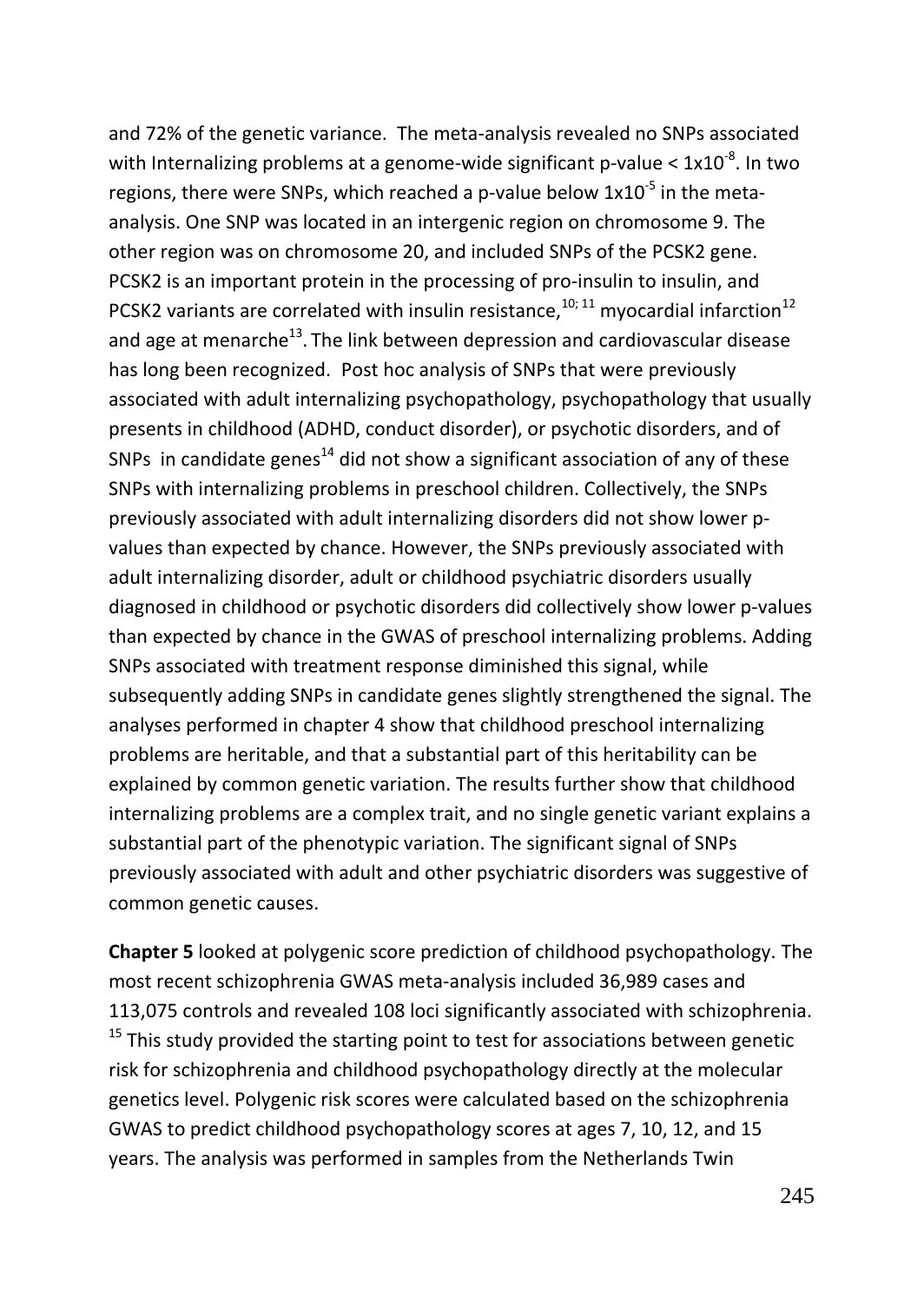Registrer (NTR) and the Avon longitudinal study of parents and children (ALSPAC). In both cohorts, DSM based measures of anxiety, depression, attention deficit hyperactivity disorder (ADHD), and oppositional deviant disorder, and conduct disorder (ODD & CD) were available. The NTR scores were based on the DSM oriented CBCL or YSR scales<sup>16</sup> and the scores in ALSPAC on the DAWBA bands.<sup>5</sup> The regression of the psychopathology phenotype on the polygenic risk score included as covariates principle components to control for population stratification and sex. Meta analysis of the results of both studies revealed an false discovery rate (FDR) corrected significant association between schizophrenia risk and anxiety at age 10. This result seemed mainly to be driven by results in the NTR. The analysis further revealed associations at uncorrected  $p < 0.05$  between schizophrenia polygenic risk scores and anxiety at age 7 and depression at age 7, age 10, and age 12 to 13. Based on these results the initial hypothesis of a broad positive association with childhood psychopathology was not confirmed. Post hoc test revealed a stronger effect on internalizing psychopathology than on externalizing psychopathologiy. Note that the results were consistent with the PGC cross disorder study<sup>17</sup>. The PGC cross disorder group found a genetic correlation between adult MDD and schizophrenia, but not between schizophrenia and ADHD<sup>17</sup>.

In **chapter 6** the aim was to replicate a finding reported by the rat genome sequencing and mapping consortium. This consortium obtained evidence for an association between the CTNND2 gene and anxiety in rats.<sup>18</sup> Replication was sought in a sample of adult participants from NTR and from the Netherlands Study of Depression and Anxiety (NESDA). The phenotype was based on the CIDI anxiety Diagnosis. All individual SNPs in the CTNND2 gene were tested for association with anxiety in the NTR/NESDA sample. To test for an association between CTNND2 and Major Depressive Disorder (MDD), Bipolar Disorder, and Schizophrenia lookups in the results of the PGC mega and meta-analyses of MDD, bipolar disorder and schizophrenia were performed. No SNPs reached significance for any disorder corrected for the number of SNPs tested. A gene-based test for enrichment of all P-values in the gene was performed, and revealed tentative evidence for enrichment of the CTNND2 gene in anxiety, MDD, and schizophrenia, but not bipolar disorder. This chapter shows that follow up of findings in animal studies can reveal potential associations in human data, and may provide a useful addition tool to explore genetic associations.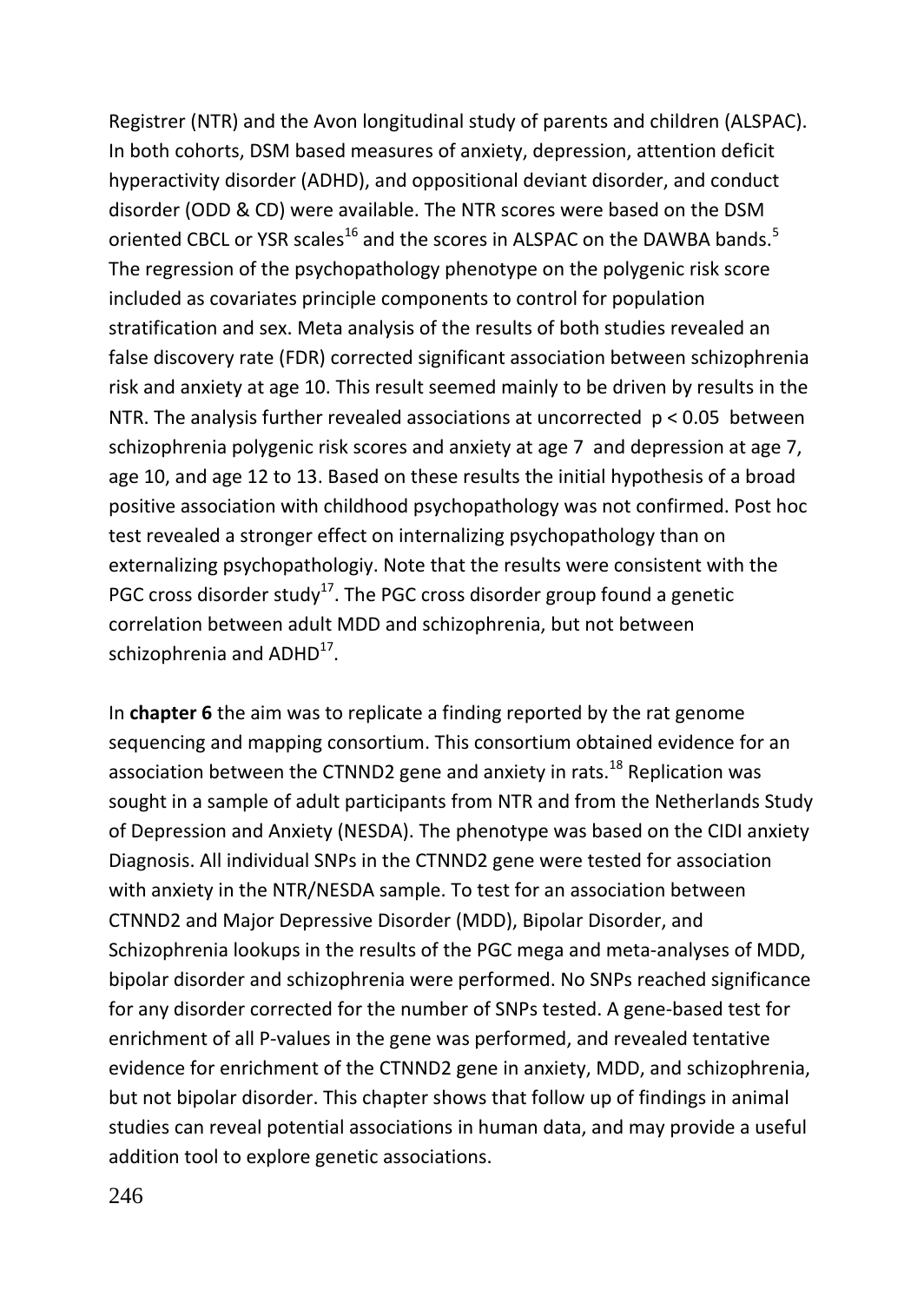The current REML model as implemented in GCTA allows for genotype by environment (GxE) moderation in the case that the environmental exposure is dichotomous.<sup>8</sup> In **chapter 7** the model specified in GCTA was extended to include continuous moderation of genetic and environmental effects, given a sample of closely related and nominally unrelated individuals. This involved a reparameterization of the model proposed by Zaitlen et al.<sup>19</sup>. This resulted in a model in which the concurrent moderation of the variance specifically attributable to SNPS, and the total additive genetic variance can be tested. We applied this model to symptoms of anxiety and depression (AnxDep), attention problems (AP), height, and body mass index (BMI). The analysis revealed that the (genetic) variance components for the different phenotypes were differently moderated by age (or birth year in the case of height).

Fitting the Zaitlen model to the four phenotypes revealed moderated additive genetic effects (~40%) for AnxDep and A) and strong additive genetic effects for Height (90%) and BMI (75%). The portion of variance explained by measured SNPs was moderate for AnxDep (~10%) and AP (~11%), but larger for height (~55%) and BMI (~40%).

We proceeded to fit moderation models. The variance explained by SNPs, additive variance and residual variance for AnxDep were not moderated. For BMI the additive genetic variance and the residual variance were moderated, but the variance explained by SNPs was not. In the analysis of height and AP, the residual variance was moderated, but the additive variance or variance explained by SNPs was not. The analysis revealed differences in the way age and or birth year moderated these 4 phenotypes.

**chapter 8** presented a model that allows for the estimation of genetic (co)variance between traits based on measured genotypes. This in itself is not new. In bivariate GCTA<sup>20</sup> and GEMMA<sup>21</sup>, it is also possible to estimate the genetic covariance between traits given all SNPs. However, increasing the number of traits or the number of separate genetic variance components will increase computational burden. In this chapter, a method was developed that breaks the multivariate analysis up in to a series of univariate analysis. This method relies on the fact that the variance of the sum of two variables equal to the variance of each individual variable and twice the covariance between two variables. Simulations showed that this method yields unbiased estimates of genetic (co)variance. Moreover, approximate standard errors were obtained using a Taylor approximation, first used by Visscher et al. $^{22}$  The model was extended to

247